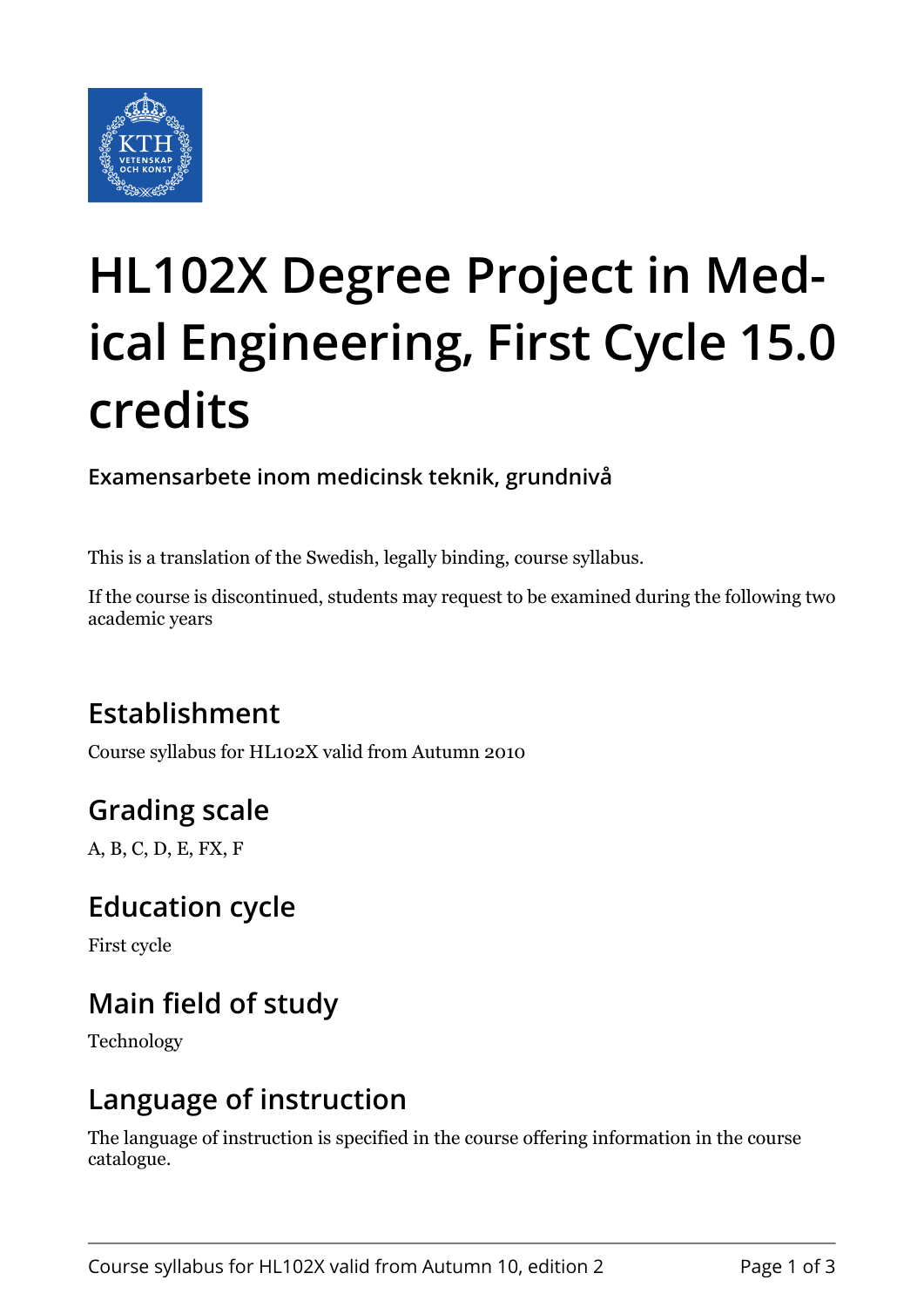#### **Intended learning outcomes**

After completing the course students will be able to:

1. Apply relevant knowledge and skills acquired in one of its areas of application, by independently reviewing and discussing issues and solving major problems at the first level within this application area.

2. Apply international and national regulations, where necessary, and show awareness of social and ethical aspects, including economically, socially and ecologically sustainable development.

3. Reflect on and critically review their own and others' scientific achievements.

4. Documenting and oral and written presentation of their work with respect to structure, formality and language management.

5. Identify the need for further knowledge and take responsibility for their own acquiring of knowledge.

6. Planning and independently perform basic sub-projects, which also requires interaction with others to achieve a coordinated objective

#### **Course contents**

•

- Seminar series treating information retrieval as well as the creation and review of oral and written presentation of technical information.
- A supervised thesis work regarding a clinical problem with economic, technological and medical aspects.

Oral and written communication, and evaluation and critical review of own and others' results in the same context.

## **Specific prerequisites**

Completed courses required by the program

#### **Course literature**

Compendium that summarizes the seminar series and information about the project

#### **Examination**

• XUPP - Examination Question, 15.0 credits, grading scale: A, B, C, D, E, FX, F

Based on recommendation from KTH's coordinator for disabilities, the examiner will decide how to adapt an examination for students with documented disability.

The examiner may apply another examination format when re-examining individual students.

## **Ethical approach**